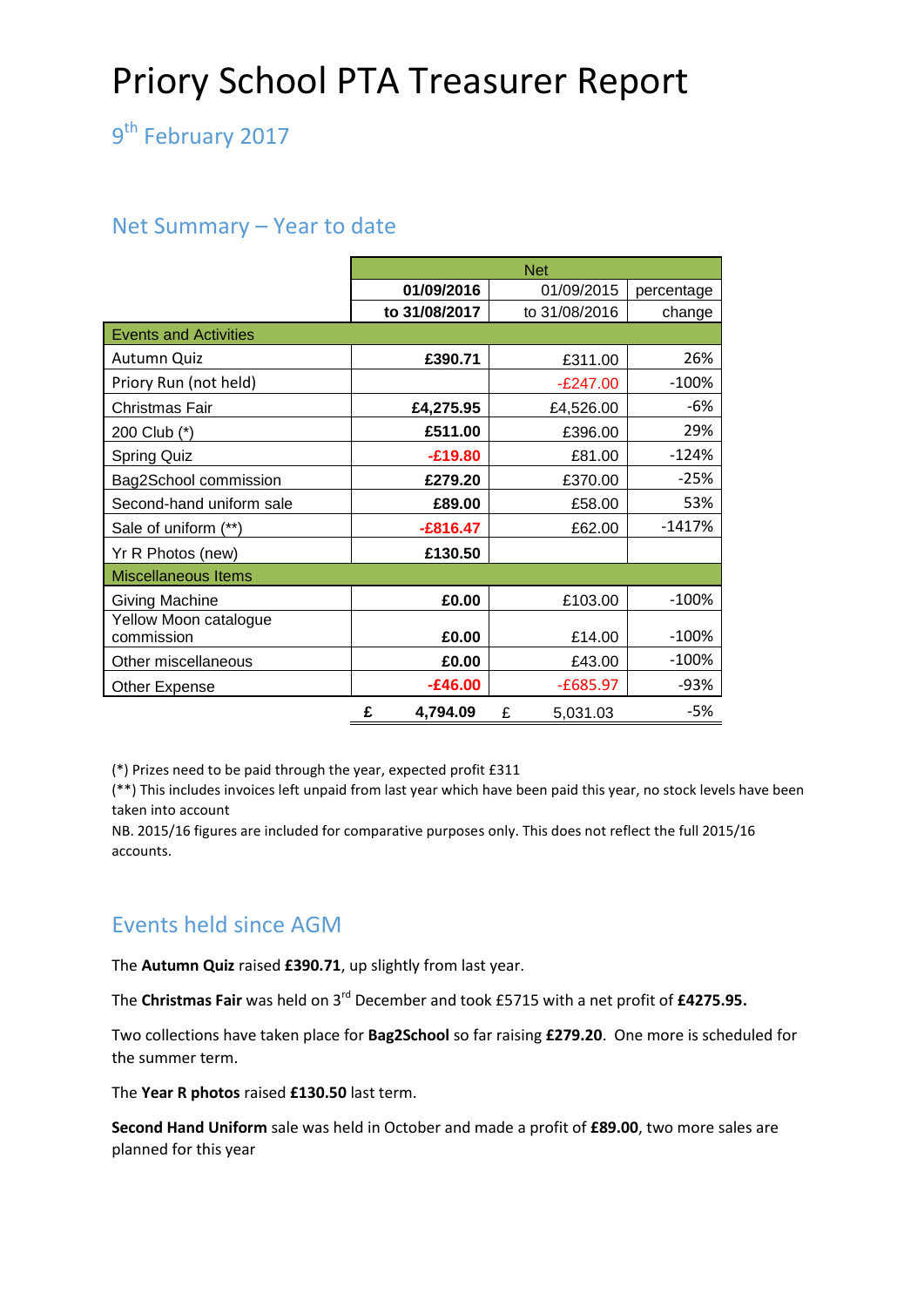## Status of agreed funding items

| <b>Item</b><br><b>Number</b> | <b>Description</b>         | <b>Date</b><br><b>Funding</b><br>agreed | <b>Funding</b><br><b>Amount</b><br><b>Agreed</b> | <b>Date</b><br><b>Claimed</b> | <b>Amount</b><br><b>Invoiced</b> | Remaining<br>balance |
|------------------------------|----------------------------|-----------------------------------------|--------------------------------------------------|-------------------------------|----------------------------------|----------------------|
|                              | New Stage                  |                                         |                                                  |                               |                                  |                      |
| 1                            | (Profits from Talent Show) | 2015/16                                 | £2,072.00                                        |                               |                                  | £2,072.00            |
| 2                            | <b>Classroom Resources</b> | 2015/16                                 | £700.00                                          | 01-Nov-16                     | £700.00                          | £0.00                |
|                              |                            |                                         |                                                  |                               |                                  |                      |
|                              |                            |                                         |                                                  |                               |                                  |                      |
|                              |                            |                                         |                                                  |                               |                                  |                      |
|                              |                            |                                         |                                                  |                               |                                  |                      |
|                              |                            |                                         |                                                  |                               |                                  |                      |
|                              |                            |                                         |                                                  |                               |                                  |                      |

# PTA Funds Available to be allocated

| <b>Balance of accounts as at 1st February 2017</b> |            |  |  |  |  |
|----------------------------------------------------|------------|--|--|--|--|
| Lloyds Account                                     | 13,437.96  |  |  |  |  |
| Cash                                               | £0.00      |  |  |  |  |
| <b>Total PTA Funds</b>                             | £13,437.96 |  |  |  |  |
| <b>Committed and Restricted funds</b>              |            |  |  |  |  |
| Reserves                                           | ?          |  |  |  |  |
| <b>Unpaid Cheques</b>                              | £13.02     |  |  |  |  |
| Funds already committed to items for school        | £2,072.00  |  |  |  |  |
| <b>Available funds for spending</b>                |            |  |  |  |  |
| <b>Balance</b>                                     | £11,352.94 |  |  |  |  |

*Nancy Burghes, 7th February 2017*